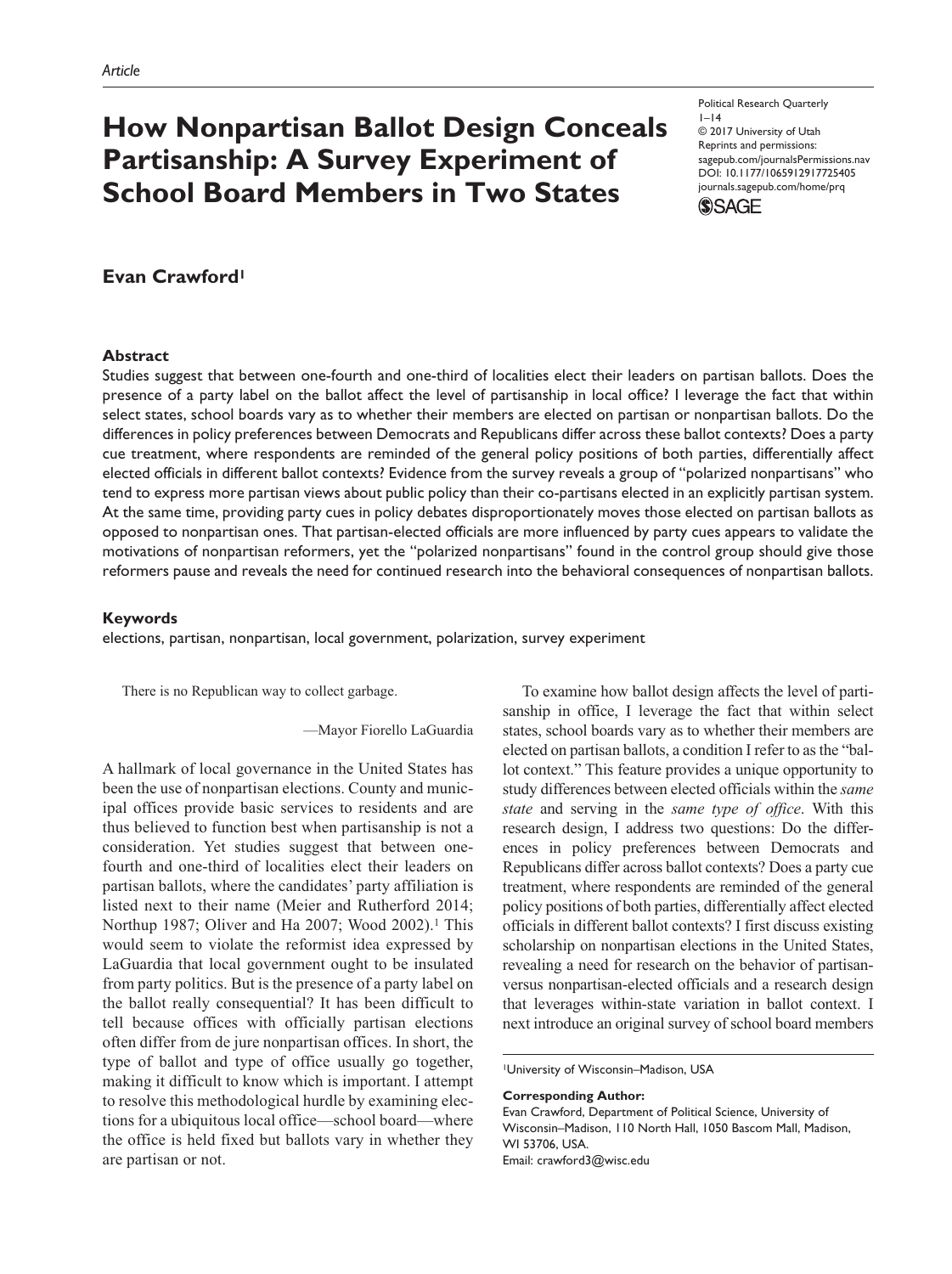in North Carolina and Georgia, two states where the ballot context varies. I next place the three public policies I ask board members to respond to—Common Core standards, school vouchers, and school prayer—in context with respect to their partisan dynamics in North Carolina and Georgia. This is followed by analysis and discussion of an experiment embedded within the survey designed to test whether or not (1) partisan gaps in policy preference differ across ballot contexts, and (2) party cues disproportionately affect members elected on partisan ballots compared with nonpartisan ones.

Evidence from the survey suggests that, among a control group, members chosen in nonpartisan elections tend to express *more* partisan views about public policy than their co-partisans elected in an explicitly partisan system. At the same time, providing party cues in policy debates disproportionately moves those elected on partisan ballots as opposed to nonpartisan ones. That partisan-elected officials are more influenced by party cues appears to validate the motivations of nonpartisan reformers, yet the "polarized nonpartisans" found in the control group should give those reformers pause. Although a rigorous examination of the causes of this result lies outside the scope of this study, I offer two theories to explain these divergent results: Nonpartisan board members may exhibit polarized views due to "institutional cover," where the de jure nonpartisans feign independence. Separately, although not mutually exclusive, is the idea that nonpartisan board members disproportionately "signal" their preferences to demonstrate their partisan affinities when party labels are not available to do it for them. I make the case for continued research into the behavioral consequences of nonpartisan ballots to explore these mechanisms and other pressing questions.

# **Nonpartisan Elections in the United States**

A key element of progressive reforms was a move toward nonpartisan local elections. The idea was noble: local government should be removed from the partisan fray and isolated from political machines, making it better able to operate efficiently and attract open-minded candidates who might shy away from parties (Cassel 1987; Howell 2005).

Charles Adrian (1952, 1959) offered the first critique, alleging that nonpartisan elections resulted in a greater incumbency advantage and the recruitment of fewer quality candidates. Adrian also formalized a typology of nonpartisan elections, recognizing both de jure partisan elections that are effectively nonpartisan in practice, and de facto partisan elections where parties continued to exercise significant influence in what were de jure nonpartisan contests. Recent studies of school boards, judicial elections, and even referenda support Adrian's concern that partisanship remains a significant factor throughout de jure nonpartisan elections (Boudreau and Mackenzie 2013; Meier and Rutherford 2016; Rock and Baum 2010).

Although voting behavior and the electoral consequences of nonpartisan elections have been the subject of scrutiny, less examined have been any differences that might exist between officials elected on nonpartisan ballots compared with their otherwise similar counterparts elected on partisan ballots. This lack of scholarship is surprising, especially considering not only the variation that exists in how local governments operate, but also the extent to which state legislatures continue to debate these electoral reforms. Between 2012 and 2016, legislation to change the partisan nature of local school board elections was proposed in the Kansas, Tennessee, Indiana, Florida, and Pennsylvania legislatures.2

Until recently, the studies of local elections often focused on a handful of large cities, complicating the generalizability of their findings (Marschall, Shah, and Ruhil 2011; Oliver 2012). Fortunately, efforts have been made to systematically gather data on local elections, enabling scholars to conduct analysis that speaks to a wide range of governing institutions (Marschall, Ruhil, and Shah 2010; Marschall and Shah 2013). Aggregate studies of school boards, suburban elections, and city councils are evidence of insights into political participation and representation that can be gained from leveraging electoral variation after the costs of gathering and analyzing data from the local level are overcome (Cassel 1985; Meier and Rutherford 2016; Oliver and Ha 2007).

Local elections are characterized in the literature as low-turnout affairs that are often off-cycle and nonpartisan (Anzia 2011; Hajnal and Lewis 2003; Moe 2005; Wood 2002). The prevalence of these shared characteristics has led to the tendency for the literature to treat all local elections as monolithic and has largely ignored the smaller (though recently growing) number of local elections that are de jure partisan, on-cycle, or both. To answer outstanding questions, a research design is needed that holds office constant but allows the partisan structure of the ballot to vary, and moves from the study of voters to the study of the politicians who actually hold local office.

## **Ballot Context and Behavior**

Do officials elected under a partisan system differ in their policy views or behavior compared with holders of the same office elected by nonpartisan ballots? The most comprehensive data available to answer this question lie within research on judicial elections. Theory suggests that judges elected in nonpartisan elections should hand down decisions that closely mirror the ideological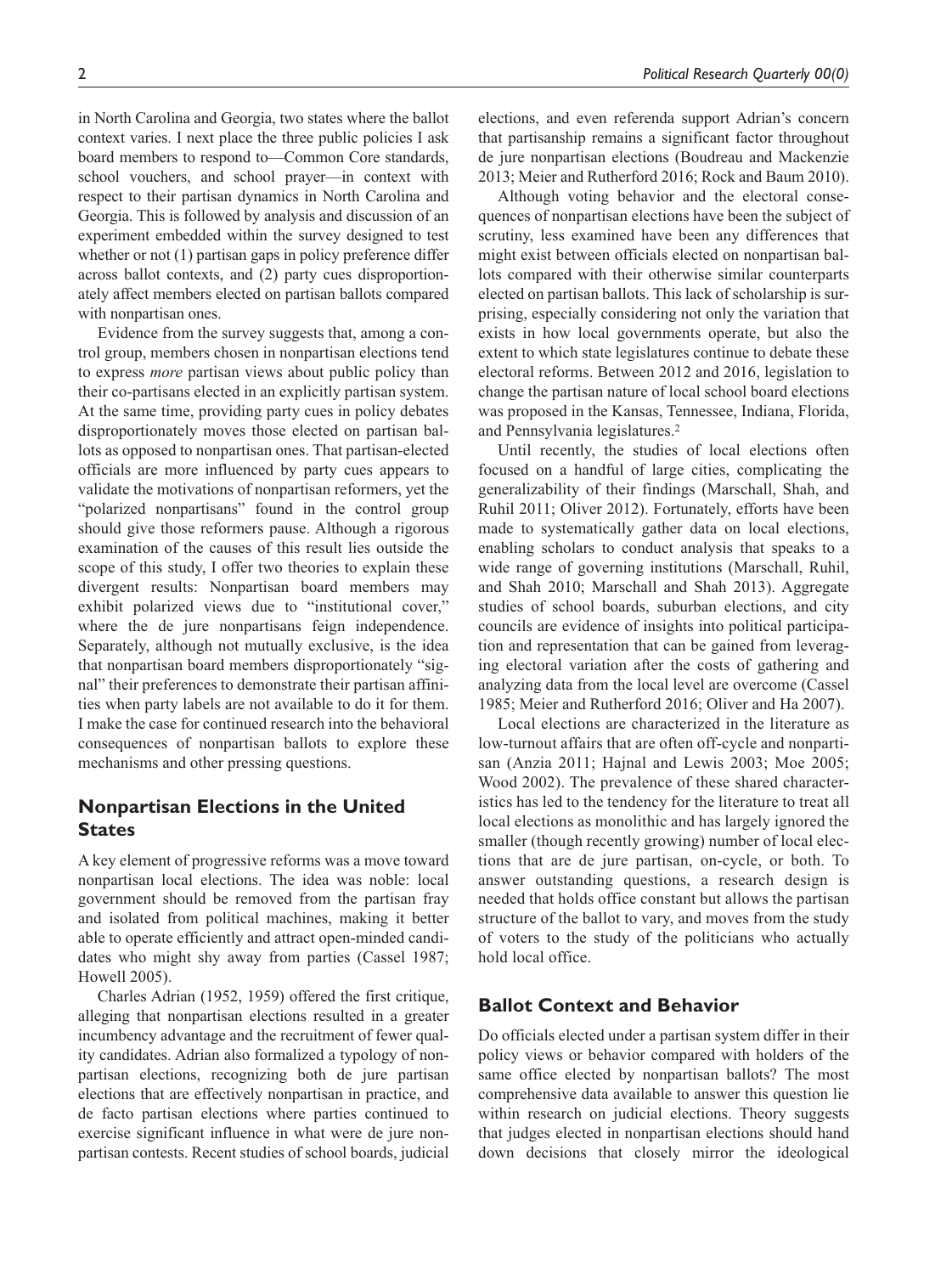leanings of their constituency due to the need for them to signal their preferences, given the absence of a party label to do it for them (Cranes-Wrone and Schotts 2007). In addition, voters are willing and able to apply partisan considerations to vote choices in judicial elections, even when party labels are absent from the ballot (Bonneau and Cann 2015). Cranes-Wrone and Clark (2009) found that state supreme court justices elected in nonpartisan systems were more likely to rule in line with their state's public preferences on abortion than state supreme court justices elected in partisan elections. Gordon and Huber (2007) took advantage of within-state ballot variation of district courts in Kansas and found that judges who run in competitive partisan elections sentence more harshly than judges who run in retention (thus nonpartisan and uncontested) elections. The decision to enter a judicial race may also be affected by ballot context, as nonpartisan judicial elections have been found to result in less electoral competition (Bonneau and Hall 2003; Hall and Bonneau 2006).

Apart from judicial elections, few studies have examined the differences between elected officials *within the same state* and for the same type of elected office who differ in the ballot context in which they compete. Perhaps the chief reason for this is that there are not many realworld cases where such variation exists. Most studies of nonpartisan elections use variation across states. Nebraska's nonpartisan unicameral legislature and its partisan but demographically similar neighbor, Kansas, make a common pair for study. Wright and Schaffner (2002, 374) analyzed legislators in both chambers and found contradictory results. On one hand, roll-call voting showed "cohesive partisan cleavages form in the partisan Kansas Senate, while such partisan divisions are minor and inconsistent in the nonpartisan [Nebraska] setting." On the other hand, responses to candidate questionnaires showed that "in nonpartisan Nebraska, differences between Democrats and Republicans are similar to those in partisan Kansas. . . . If anything, Nebraska actually shows more partisan polarization" (Wright and Schaffner 2002, 372). From this study it remains unclear whether reformers' hopes about the benefits of a de jure nonpartisan setting actually translate to less partisan behavior in office. To inform the debate, I turn to an original survey of school board members from two states.

# **Partisan Variation in North Carolina and Georgia**

I define a school board election to be partisan if candidates are listed on the ballot with their party affiliation and to be nonpartisan if no party label is listed. I refer to this distinction as the "ballot context" in which a school board member serves.

Because the presence of a party label is not randomly assigned, it is possible that differences between partisanand nonpartisan-elected board members may be endogenous, especially if counties whose officials were more polarized pushed successfully for the adoption of partisan elections. To assuage such concerns, I offer three points. First, partisan and nonpartisan counties are similar across several relevant covariates, such as median household income, educational attainment, population size, and racial composition. Nonpartisan counties are slightly more conservative (as measured by Obama's 2012 vote share) and slightly more rural. I test for the effect of both of these variables more directly later in the paper.3 Second, all but two counties have maintained either their partisan or nonpartisan system since at least 1994. If endogeneity were a problem, the motivation behind a county's decision to adopt one system over the other would have to be related to the actual policy views of the candidates themselves. Third, it is unlikely that the "cause" of a county's adoption of a particular election format is correlated with any differences in policy views between board members twenty years (or more) later.

Georgia state law provides for a default status of partisan school board elections while allowing counties to move to nonpartisan systems through an act of the state legislature.4 In 2012, the Georgia legislature failed to pass a bill that would require approximately 50 percent of local school boards who hold nonpartisan elections to join the other half that were already conducting partisan elections.5 The Georgia School Boards Association's (2016) official position calls for the nonpartisan election of local school board members.

North Carolina school board election law stems from a 1981 general statute that elections shall be nonpartisan, but many initial exceptions were made for specific counties to maintain their partisan system, and provisions were written to allow individual counties to move from one system to another through state legislation. Fifteen counties held partisan elections in 1981 and continued to do so after the statute's enactment.6 Of those, only one has switched to a nonpartisan system (Franklin County, in 1993). Two counties switched to partisan systems between the 1981 statute and the time of this study (Forsyth in 2011 and Lee in 2014). The North Carolina School Board Association does not take a position on partisan elections, only that the decision should be made at the local level (Boylan 2016).

In spring 2015, legislation to move all North Carolina counties to a partisan system failed to advance. Separate bills moving four North Carolina counties to a partisan system passed the legislature in May 2015 and became effective for the fall 2016 elections. Notable for this study, respondents completed the survey between March and April 2016. Any board members from the four counties affected by this change would have completed the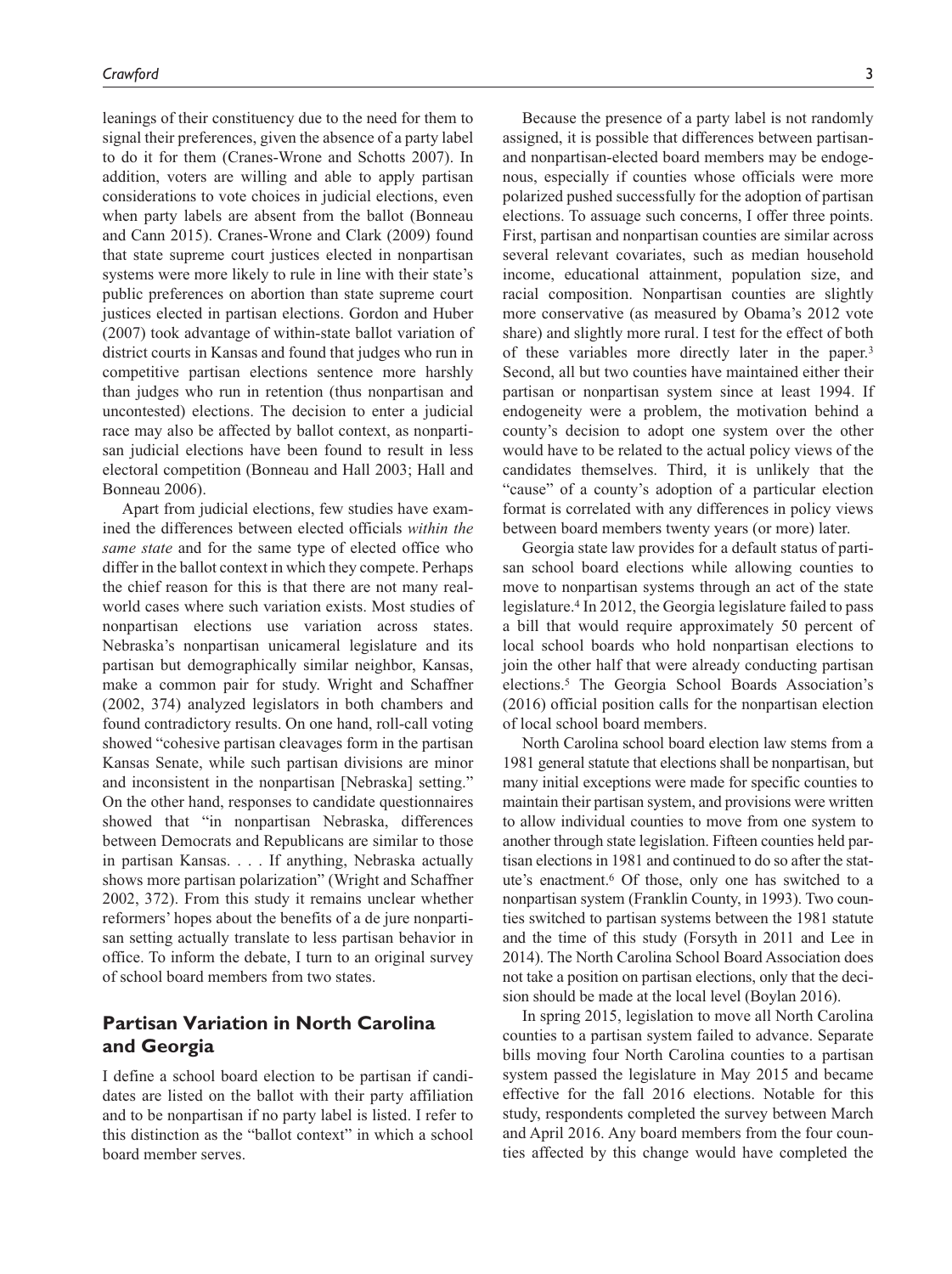survey prior to those changes going into effect. Importantly, the survey did not ask any questions related to partisan or nonpartisan elections.

# **2016 Survey of North Carolina and Georgia School Board Members**

Based on data from a few large-scale, national surveys of school board members (Hess 2002; Meier and Rutherford 2014), North Carolina and Georgia are the states that best meet the criteria established for within-state comparisons, as they have the highest percentage of partisan elections among states that exhibit partisan variation (17% and 55%, respectively). Exploiting variation within states allows ruling out many alternative explanations. Analyzing two states, albeit both in the South, permits greater generalizability in the findings.

The website of every school district in both states was visited to identify all school board members. There was no district that did not have a website and there was no district for which the names of school board members were not available. A total of 1,773 school board members were identified. Of these, 1,480 school board members had a publicly available email addresses and were sent prenotification email messages alerting them to a forthcoming survey link. The remaining 293 school board members were mailed a prenotification postcard. After accounting for bounced emails as well as respondents who opted out of future contact, a total of 1,433 board members were emailed a link to the survey one week after the prenotification.

Of these 1,433 board members, 20.4 percent completed the survey  $(N = 293)$ .<sup>7</sup> Of the 293 prenotification postcards sent, seven were returned as undeliverable and consequently 286 paper versions of the survey were mailed. Of these, 16.7 percent were returned  $(n = 48)$ . When combined, 341 surveys were returned (19.8%). This response rate is comparable with a 2010 national survey of school board members (Hess and Meeks 2011; 23.6%) and surveys of other political elites, such as Butler and Powell's (2014) survey of state legislators (15%). Among respondents, 33 percent are elected by partisan ballot. This ratio closely mirrors the true split in partisan ballot context, as 37 percent of the 288 school districts across North Carolina and Georgia are partisan. Characteristics of board members who did not complete the survey are unavailable; districts with at least one respondent are similar to the districts with no respondents across several demographic characteristics (race, education, income, and partisanship).8

# **The Politics of Education Policy**

The aim of this paper is to examine partisan policy gaps among elected officials relative to the ballot context they run in. School boards in North Carolina and Georgia provide a unique opportunity to do so; however, it should be noted that position taking on education policy has some unique features. Although there has been increased partisan polarization across a range of issue areas in recent years, divergent views in education policy are not as stark. The parties have converged on several issues, such as accountability and charter schools (Wolbrecht and Hartney 2014). Testing the extent to which partisan position taking occurs in this context may be complicated by evidence suggesting that education policy is less polarizing than other issue areas. This challenge presents an opportunity, as identifying partisan differences on certain education policies among school board members may prove a more conservative test of the effect of ballot context compared with a similar examination of other, more explicitly polarizing issues.

# *Common Core*

Some conservatives viewed the Common Core Standards Initiative (CCSI) as an example of the federal government intruding on state and local control of education. Although the federal government did not have a role in developing the standards, it did provide incentives for states to adopt them through the Obama administration's Race to the Top Program. As of 2015, five states had either initiated a review process or backed out of implementation altogether. Teachers unions have been hesitant about how the implementation of the standards may affect teacher evaluations (Henderson, Peterson, and West 2015).

In June 2013, the Georgia Republican party voted to oppose the CCSI because it "obliterates Georgia's constitutional autonomy" (Wilson 2013). In North Carolina, Governor Pat McCrory (Republican) ordered a select committee to initiate a yearlong review of the standards. The commission ultimately decided not to make any major revisions to the standards and Governor McCrory remained largely silent on the issue, deferring to the State Board of Education (Bonner 2015).

Whether or not school board members are supportive of Common Core is a relative unknown. The program represents a mandate that places additional burdens on school districts to ensure that they meet new requirements (Kober and Retner 2012; Sawchuk 2012). How board members view this policy most likely depends on the benefit they perceive the standards bring relative to the cost of implementation, an equation possibly affected by board members' political views in addition to their perceptions of the community to which they are accountable.

# *School Vouchers*

North Carolina and Georgia each have a type of school voucher program, but local school board members have no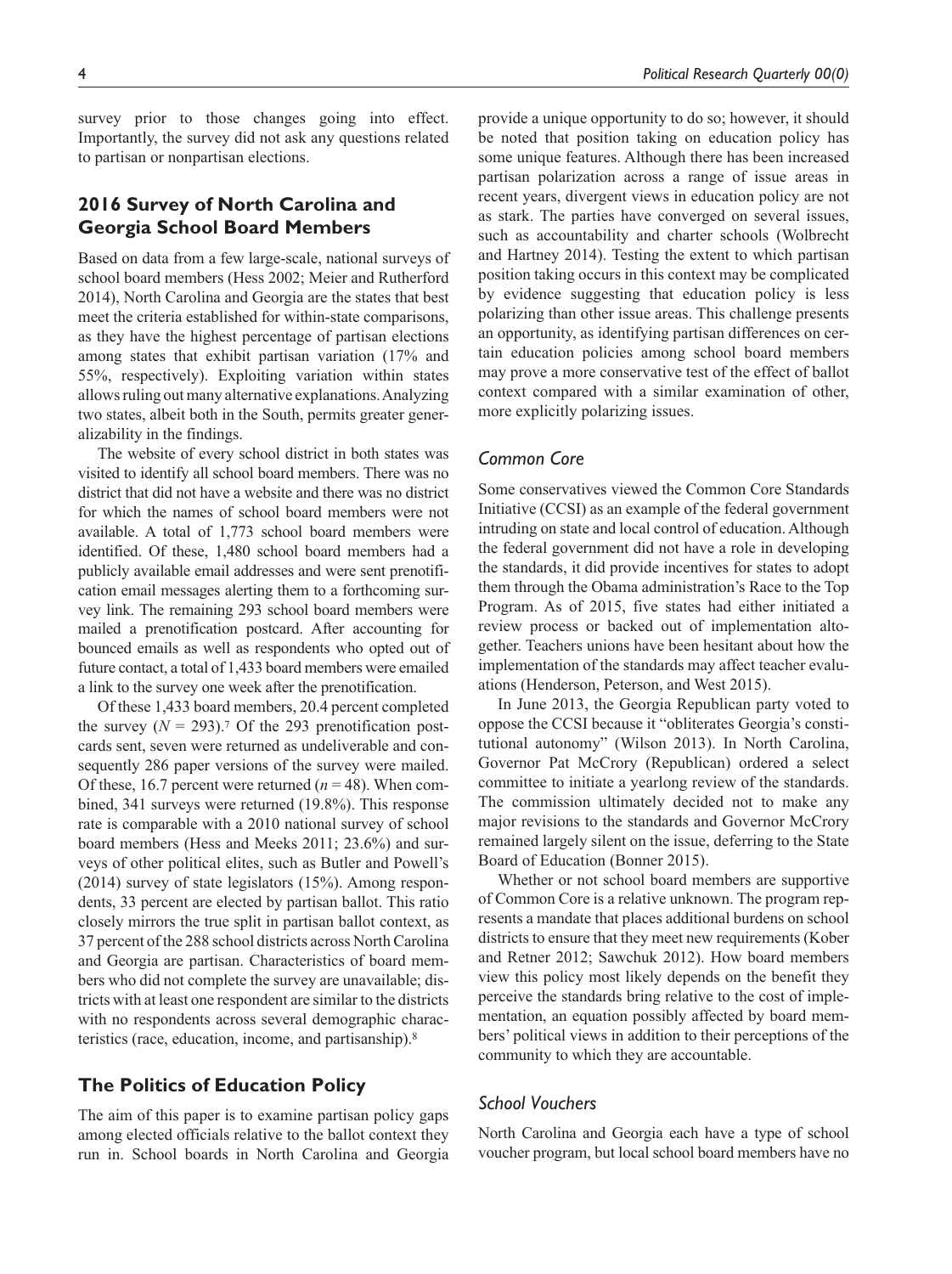direct control over anything related to their approval or implementation. If voucher programs are believed to divert public funds away from local public schools, then school board members of all partisan stripes may oppose their implementation. The North Carolina Democratic Party included a statement against vouchers in its 2012 platform. The 2012 GOP platform called for increased school choice, including voucher programs (Priebus and McDonnell 2012). The National School Boards Association (2015) is against school vouchers, and provides talking points against such programs on its website.

School board members might face identifiable competing tensions with respect to school vouchers. On one hand, support for voucher programs splits somewhat along partisan lines, an influence from which board members may not be immune. On the other hand, all board members might oppose voucher programs if they are perceived as a threat to local public education.

### *School Prayer*

The 2012 General Social Survey found that 57 percent of Americans disapprove of a ban on school prayer (Lipka 2013). Disapproval is disproportionately higher in the South, where 73 percent of respondents disapprove of the ban. Opinion on school prayer also splits along partisan lines, with 80 percent of Republicans and only 45 percent of Democrats favoring daily prayer to be spoken in classrooms (Riffkin 2014). School boards are the governing body most likely to confront disputes over whether particular acts of prayer are permissible during school or at school functions, and often receive direct and cross-pressures from parents or organized interest groups to intervene one way or the other.

# **Establishing a Baseline of Partisan Differences**

How does the design of the ballot affect the opinions of school board members on these important issues? If the partisan ballot context is not associated with the degree of partisanship displayed, then a Democrat (Republican) who runs on a partisan ballot should exhibit levels of support for a particular policy similar to a fellow Democrat (Republican) who runs on a nonpartisan ballot. In contrast, partisan elections might result in Democrats (Republicans) exhibiting more polarized policy views than their co-partisans who run on nonpartisan ballots. If this is the case, it could be that partisan elections attract more partisan candidates to run for office in the first place. It could also be that candidates for school board *become* more partisan in their views as they run in a partisan primary, especially if the local party is involved. Although my analysis

cannot distinguish between a partisan ballot attracting different types of candidates and shaping the preferences of candidates who win office, either way the ballot is the "cause" of the difference as long as other differences between school districts are held constant. The within-state research design thus provides the first evidence about whether partisanship in policy opinions results from the presence of party labels on the ballot.

### *Partisan Differences in the Control Group*

Even without providing explicit partisan cues in the survey, the messages from national party elites, state parties in government, and party platforms, in addition to results of public polling on these issues, lead to the expectation that Democrats and Republicans in the control group will express different levels of support for each policy. Specifically, I expect Democrats, compared with Republicans, will display greater support for Common Core, less support for school vouchers, and less support for school prayer. The expectation is that a partisan gap in policy support will exist among the control group from both partisan and nonpartisan ballots. If these differences do exist, are they equally pronounced in both contexts?

The literature on nonpartisan elections offers conflicting expectations about the extent to which Democrats and Republicans elected by nonpartisan ballot will express polarized views relative to their co-partisans who run in partisan systems. On one hand, there is evidence of more polarized policy views between candidates for nonpartisan office compared with partisan ones (Wright and Schaffner 2002). It has also been shown that nonpartisanelected judges hand down rulings that closely mirror the views of their constituency when they have no party affiliation on the ballot to signal their preferences for them, and voters themselves are able to identify the partisan leanings of officially nonpartisan judicial candidates (Bonneau and Cann 2015; Cranes-Wrone and Schotts 2007; Wright and Schaffner 2002).

On the other hand are the concerns of reformists about partisan elections fostering environments in which politicians are more loyal to party than constituency. This prediction is supported by studies showing more partisan roll-call voting among partisan versus nonpartisan legislatures, in part because of nomination and funding networks within parties (Wright and Schaffner 2002). Like many politicians, partisan-elected school board members must go through a partisan primary and are likely to at least have a relationship with the local party apparatus. For these reasons, I hypothesize that, among the control group, the partisan gap in policy support will be greater among partisan-elected board members than those who run in nonpartisan elections.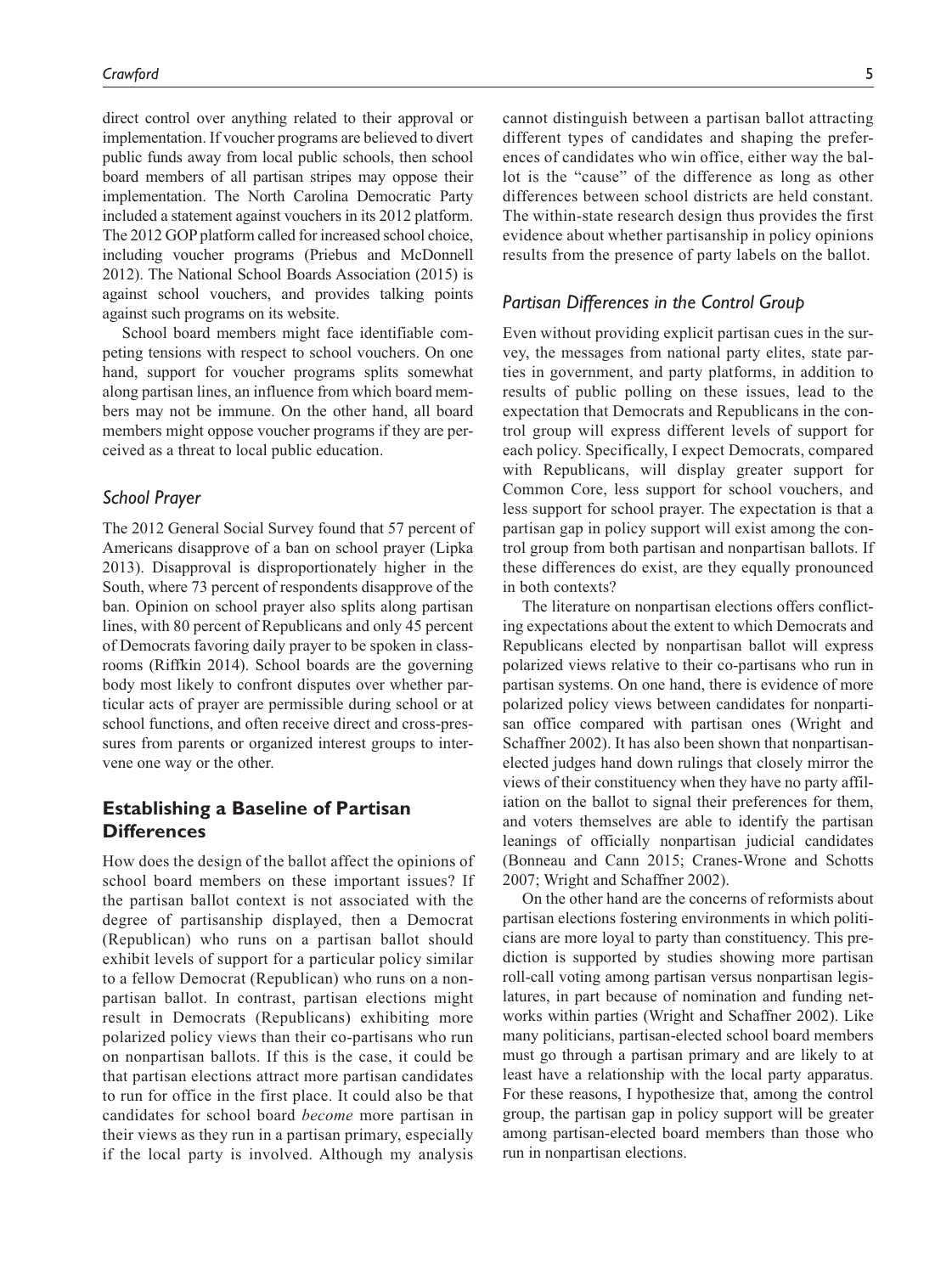

**Figure 1.** Differences in policy support: Control group. Represents the pooled responses from partisan- and nonpartisanelected board members. Error bars represent 95% confidence interval.

imental design. Respondents were randomized into a treatment or control group, blocked by partisan ballot context. Blocking on partisan elections was implemented to ensure enough respondents from districts with partisan ballots, which are less common, were placed into the treatment group. The shares of partisan-elected respondents in the control and treatment groups were 32.0 and 33.5 percent, respectively.9

I did not ask respondents about the type of election they run in. Data on which boards are elected by partisan ballots were gathered from local election results across all school boards in Georgia and North Carolina. Gathering these data outside of the survey accomplishes two goals. First, it avoids the potential for errors present in previous national surveys of school board members who stated their school board elections were partisan when they were not (or vice versa). Second, asking respondents if they run in a partisan election may prompt them to answer certain questions differently than they otherwise would have.

The control group was asked about their support for three separate general policies in a neutral manner. Comparing Democratic and Republican responses from the control group provides a baseline of partisan differences in policy views and allows for a test of whether such differences are more pronounced in partisan ballot contexts compared with nonpartisan ones.

The dependent variables are the level of support expressed for a particular policy, as measured on a fivepoint scale, where 0 represents "strongly oppose" and 4 represents "strongly support." Respondents were asked to self-identify their party affiliation in a section after the policy questions.10

Figure 1 shows the mean level of support in the control group for the implementation of Common Core



#### **Figure 2.** Control group.

Partisan differences in policy support are significant among nonpartisan-elected board members. There is no statistically significant partisan gap among partisan-elected board members for any of the three issues. Error bars represent 95% confidence interval. Confidence intervals that cross 0 indicate no statistically significant difference in policy support between Democrats and Republicans. Embedded within the survey is a three-question exper-

> standards, school voucher programs, and school prayer. Difference-in-means tests reveal significant differences between the parties for each policy, and in the expected direction. The mean level of support for Common Core among Democrats is 2.40 and 1.74 for Republicans (significant at  $p < 0.01$ , one-tailed). Allowing prayer in public schools garners the greatest amount of support of all three policies, and this is true regardless of party affiliation, but differences across party remain and are statistically significant  $(p < .01,$  one-tailed). The mean level of support for allowing prayer in public school among Democrats is 2.54 compared with 3.48 among Republicans. Support for school vouchers garners the lowest level of support of all three policies regardless of party affiliation. Differences across party remain, although they are less stark than that for Common Core. The mean level of support for school vouchers among Democrats is 0.57 compared with 0.87 for Republicans ( $p < 0.10$ , one-tailed).

### *Polarized Nonpartisans*

I next examine partisan differences in policy support *across* ballot contexts. If there is a condition under which Republicans and Democrats would exhibit no meaningful differences on these policies, it should be among the *control group* (who received no treatment reminding them of general party positions), who also run on *nonpartisan* ballots, and are therefore theoretically not influenced by party politics.

The results of the survey show that this is not the case. Figure 2 shows the gap in policy support between Democrats and Republicans in the control group from nonpartisan boards. Specifically, Democrats are more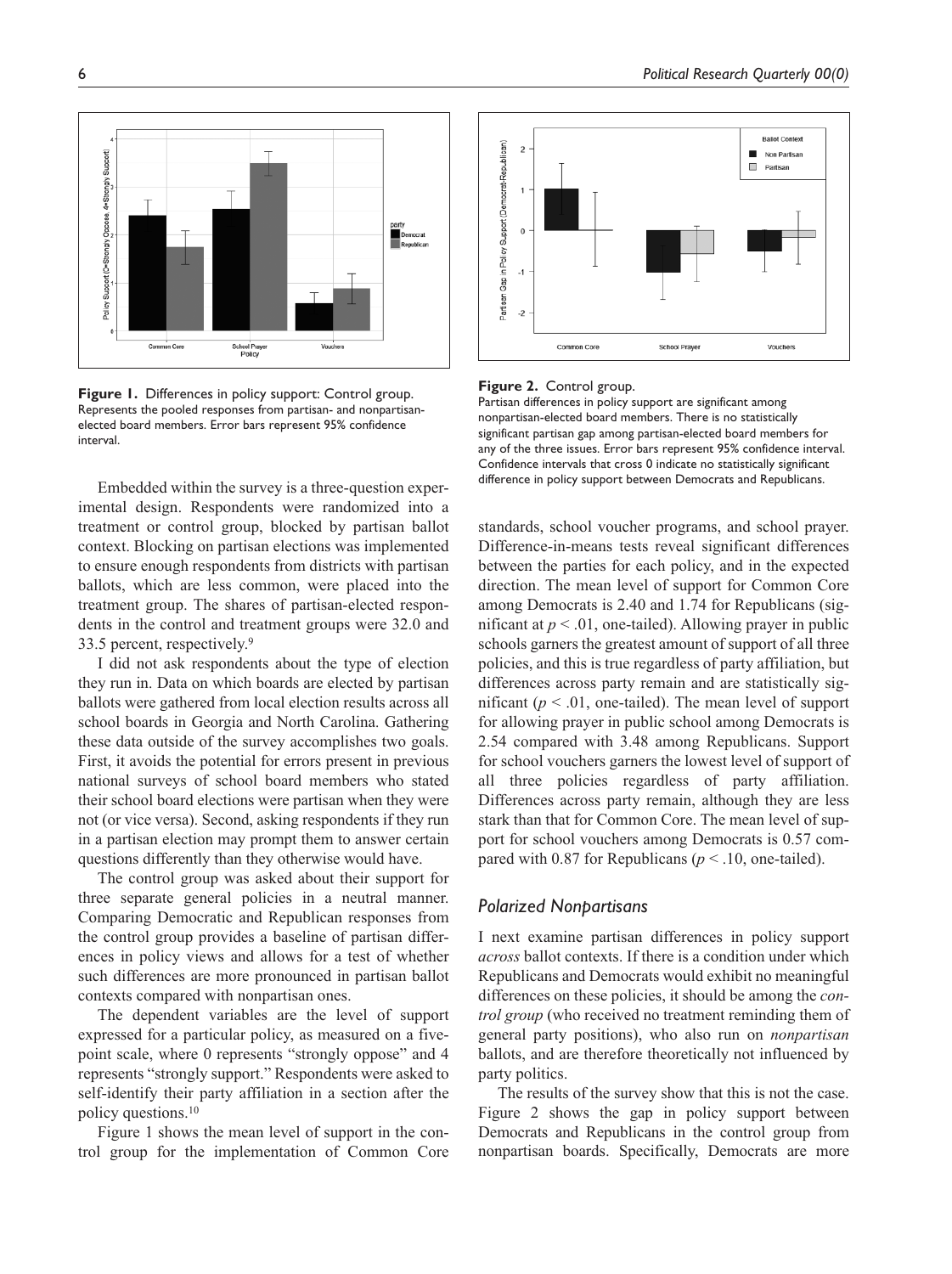**Table 1.** Survey Experiment Question Wording.

| Policy          | Control                                                                                                                                                                                                                                                                | Treatment                                                                                                                                                                                                                                                                                                                                                                                                                                                                        |
|-----------------|------------------------------------------------------------------------------------------------------------------------------------------------------------------------------------------------------------------------------------------------------------------------|----------------------------------------------------------------------------------------------------------------------------------------------------------------------------------------------------------------------------------------------------------------------------------------------------------------------------------------------------------------------------------------------------------------------------------------------------------------------------------|
| Common Core     | In recent years, the implementation of<br>Common Core State Standards has been<br>the subject of debate in state legislatures.<br>All things considered, do you generally<br>support or oppose the Common Core<br>State Standards?                                     | In recent years, the implementation of Common Core<br>State Standards has been the subject of debate in state<br>legislatures. The Republican Party has generally opposed<br>the Common Core State Standards and has taken steps to<br>repeal or replace them. The Democratic Party has generally<br>supported the Common Core State Standards and has sought<br>to maintain them. All things considered, do you generally<br>support or oppose the Common Core State Standards? |
| School vouchers | In recent years, several state legislatures<br>have debated whether or not to implement<br>school voucher programs. All things<br>considered, do you generally support or<br>oppose school voucher programs?                                                           | In recent years, several state legislatures have debated<br>whether or not to implement school voucher programs.<br>The Republican Party has generally supported school voucher<br>programs while the Democratic Party has generally opposed<br>them. All things considered, do you generally support or<br>oppose school voucher programs?                                                                                                                                      |
| School prayer   | In recent years, many states and localities<br>have confronted issues that center on<br>prayer in public schools, and whether or<br>not this should be permissible. All things<br>considered, do you generally support or<br>oppose allowing prayer in public schools? | In recent years, many states and localities have confronted<br>issues that center on prayer in public schools, and<br>whether or not this should be permissible. The<br>Republican Party has generally supported allowing prayer<br>in public schools while the Democratic Party has generally<br>opposed this. All things considered, do you generally<br>support or oppose allowing prayer in public schools?                                                                  |

Italics in treatment prompts are my emphasis.

supportive of Common Core (+1.02), less supportive of school prayer  $(-1.03)$ , and less supportive of school vouchers (–0.49) than Republicans, differences-in-means that are all statistically significant (one-tailed). Differencein-means tests in the partisan context reveal no statistically significant differences between Democrats and Republicans. The partisan gap in policy support between self-identified Democratic and Republican school board members that appears in Figure 1 appears to be driven by those who were elected on nonpartisan ballots.

### **The Party Cue Experiment**

The treatment group was asked about the same three policies as the control group, but was also presented with a statement informing them of the general policy position taken by both parties. This treatment tests the theory that reminding board members the policy position of each major party will induce them to express views more aligned with their own party affiliation, increasing the polarization between Republicans and Democrats. The treatment and control prompts presented to respondents are shown in Table 1.

Evidence that individuals can be affected by treatments of elite or group opinion has contributed to our understanding of how public opinion is formed. A welldeveloped literature speaks to the impact of party cues on public opinion, specifically that party cues act as an easyto-use heuristic for respondents who otherwise lack

interest or information (Boudreau and Mackenzie 2013; Popkin 1991; Rahn 1993; Zaller 1992). But do elected officials respond to party cues in the same way as regular citizens?

### *Experimental Hypotheses*

I test whether being informed of the general position of *both* parties increases the partisan gap among school board members and additionally examine whether such a treatment differentially affects board members conditional on ballot context. It is possible that party politics plays no role in the opinions of elected school board members, regardless of ballot context. This *nonpartisan hypothesis* states that the treatment will *not* increase the partisan gap for a particular policy, and this null effect would be true across ballot contexts. In other words, Democrats and Republicans who are informed of *both* parties' general positions, prior to being asked their own opinion, will display levels of support indistinguishable from their co-partisans in the control group, and this result would be true among both partisan- and nonpartisan-elected board members.

Conversely, partisan politics may influence the opinion formation (or opinion expression) of all school board members. This *partisan hypothesis* states that the treatment will polarize board members along party lines by increasing the partisan gap in policy support, regardless of ballot context. Democrats and Republicans who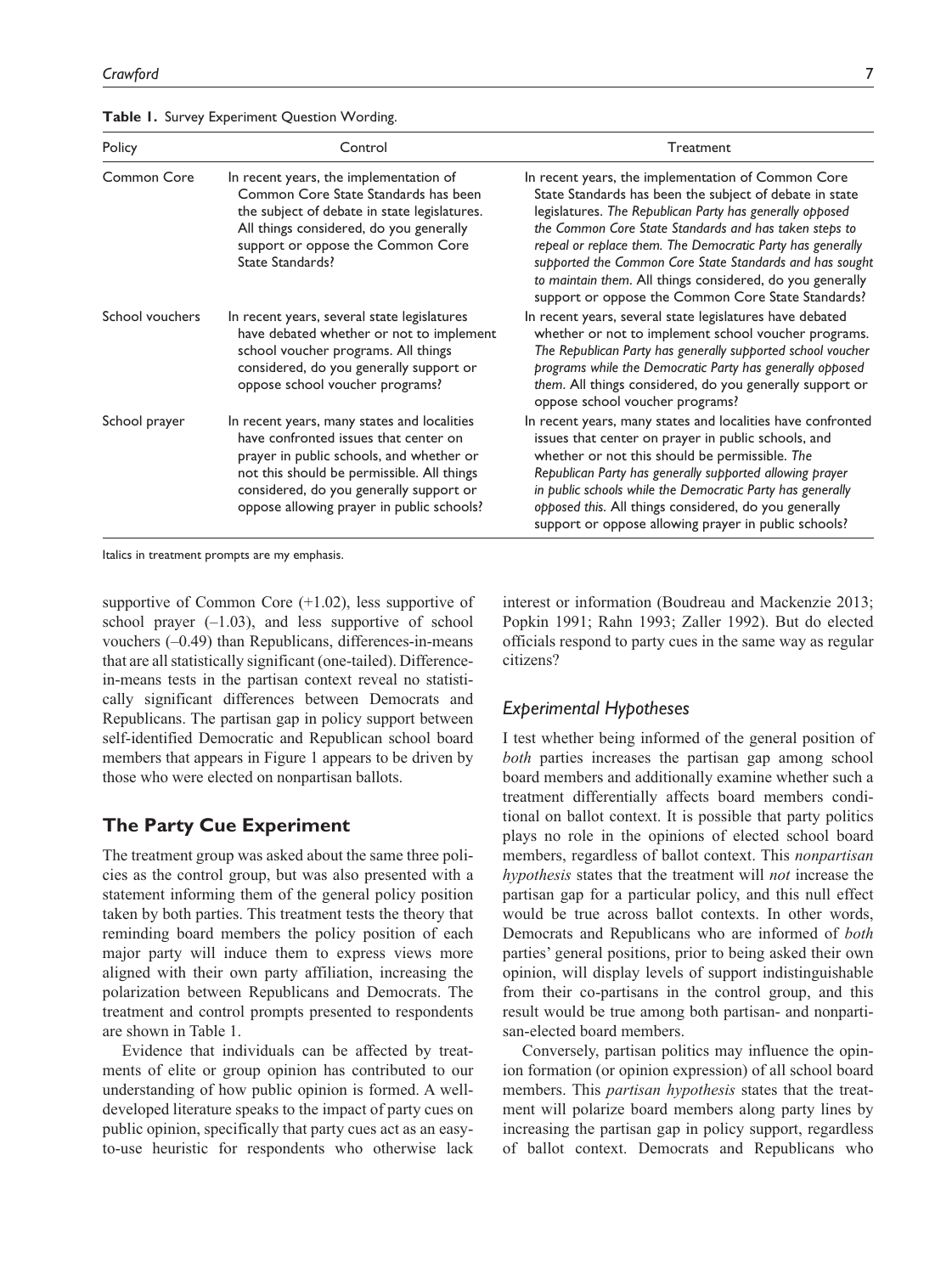| <b>Hypothesis</b>     | <b>Ballot context</b>         | Policy                                           | <b>Treatment effect</b><br>on policy support                             |
|-----------------------|-------------------------------|--------------------------------------------------|--------------------------------------------------------------------------|
| Nonpartisan           | Both nonpartisan and partisan | Common Core, school vouchers, and school prayer  | $T_{\text{IDEM}} \approx T_{\text{ODEM}}$<br>$T_{IREP} \approx T_{OREP}$ |
| Partisan              | Both nonpartisan and partisan | Common Core                                      | $T_{IDEM}$ > $T_{ODEM}$<br>$T_{IRFP}$ $<$ $T_{ORFP}$                     |
|                       |                               | School vouchers and school prayer                | $T_{IDEM}$ < $T_{ODEM}$<br>$T_{IREP}$ > $T_{OREP}$                       |
| <b>Ballot</b> context | Nonpartisan                   | Common Core, school vouchers, and, school prayer | $T1_{\text{DEM}} \approx T0_{\text{DEM}}$<br>$T_{IREP} \approx T_{OREP}$ |
|                       | Partisan                      | Common Core                                      | $T_{IDEM}$ > $T_{ODEM}$<br>$T_{IREP}$ $<$ $T_{OREP}$                     |
|                       |                               | School vouchers and School prayer                | $T_{IDEM}$ < $T_{ODEM}$<br>$T_{IREP}$ > $T_{OREP}$                       |

**Table 2.** Experimental Hypotheses.

 $T_{1DEM}$  = Democrat in the treatment group;  $T_{0DEM}$  = Democrat in the control group;  $T_{1REP}$  = Republican in the treatment group;  $T_{0REP}$  = Republican in the control group.

receive the treatment will express levels of support for a policy significantly different from their co-partisans in the control, and this would be true across ballot contexts. That is, a board member who runs for office with no party labels will be equally as influenced by a party cue as one running on a partisan ballot.

A third hypothesis is the *ballot context hypothesis.* This hypothesis states that the treatment effect is conditional on ballot context. The party cue treatment will polarize board members who run for office under a party label but no effect will be seen on their co-partisans who run in nonpartisan elections. Table 2 details the three hypotheses and the expected direction of each treatment effect by issue and party.

### *Effects of Partisan Cue Treatment*

I now turn to a more formal test of ballot design and partisan cues by estimating regression models of policy support as a function of party, the experimental treatment, and the interaction of the two. If the *ballot context* hypothesis is correct, then there ought to be a significant interaction such that the party cue treatment enhances polarization in attitudes among partisan-elected board members but not among those elected by nonpartisan ballots. This would seem to confirm the fears of reformers who believed partisan elections would lead to consideration of party over community, and imagined that officials elected in a nonpartisan fashion would be less susceptible to partisan ways of thinking about issues.

Table 3 reports ordered logistic regression estimates where the dependent variable is support for each of the three policies, as measured on a five-point scale where  $0 = strongly \op{oppose}$  and  $4 = strongly \sup{port}$ . For all models, standard errors are clustered at the school-district

level. Support for each policy is regressed on a dichotomous party identification variable  $(1 =$  Democrat and  $0 =$ Republican) and an indicator for the party cue treatment.11 Districts with partisan boards were similar to districts with nonpartisan boards across a range of demographic variables with the exception of district partisanship and population density (see Figure A2 in the [online appendix\)](http://journals.sagepub.com/doi/suppl/10.1177/1065912917725405). For this reason, I control for Obama's 2012 vote share and population density.12

If the treatment affects partisans in the expected direction, then Democrats who receive the treatment should exhibit higher levels of support for Common Core than Democrats in the control condition, whereas Republicans in the treatment condition should exhibit lower levels of support for Common Core than Republicans in the control condition. To parse these different dynamics, an interaction term is included (Democrat × Treatment).

Columns 1 and 2 display the results with respect to support for Common Core separately for nonpartisan and partisan-elected board members. Consistent with what was shown by difference-in-means test in the control group, the difference in support between Democrats and Republicans in nonpartisan elections is statistically significant  $(p < .01)$  whereas no difference exists for those from partisan elections. The coefficients for the treatment variable, which indicate the treatment effect for Republicans, are in the expected direction, but are not statistically significant. The coefficients on the interaction terms (1.181,  $p < .05$ , in nonpartisan, and 1.470,  $p < .10$ , in partisan) indicate that the treatment has a positive effect on Democratic support for Common Core. These results suggest that the party cue treatment affected Democrats regardless of ballot context. As the two interaction terms are not statistically different from one another, Democratic school board members elected via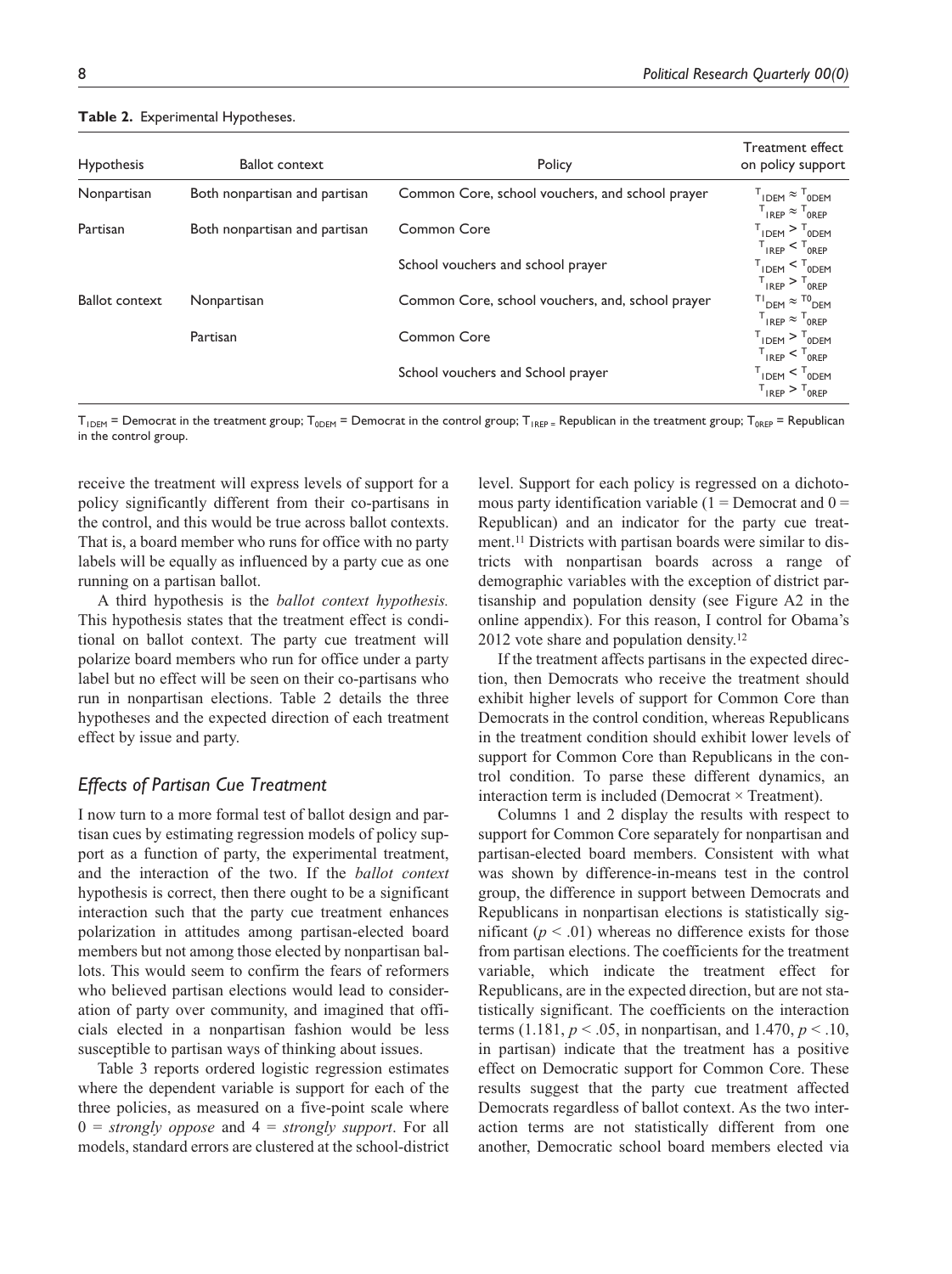|                       | Common Core |                    | School vouchers |                       | School prayer |            |  |
|-----------------------|-------------|--------------------|-----------------|-----------------------|---------------|------------|--|
|                       | Nonpartisan | Partisan           | Nonpartisan     | Partisan              | Nonpartisan   | Partisan   |  |
|                       | (1)         | (2)                | (3)             | (4)                   | (5)           | (6)        |  |
| Democrat              | $1.527**$   | 0.484              | $-0.723$        | $-0.781$              | $-1.513**$    | $-2.109*$  |  |
|                       | (0.451)     | (0.749)            | (0.595)         | (0.730)               | (0.473)       | (0.928)    |  |
| Treatment             | $-0.561$    | $-0.668$           | 0.389           | $0.765$ <sup>+</sup>  | $-0.276$      | $-0.481$   |  |
|                       | (0.446)     | (0.562)            | (0.581)         | (0.416)               | (0.521)       | (0.515)    |  |
| Democrat × Treatment  | $1.181*$    | 1.470 <sup>†</sup> | $-0.638$        | $-1.567$ <sup>+</sup> | 0.0244        | $-1.155$   |  |
|                       | (0.580)     | (0.842)            | (0.640)         | (0.860)               | (0.609)       | (0.867)    |  |
| Obama 2012 vote share | $-0.005$    | $-0.014$           | 0.008           | 0.015                 | 0.008         | 0.003      |  |
|                       | (0.010)     | (0.015)            | (0.015)         | (0.013)               | (0.010)       | (0.018)    |  |
| Population density    | $0.460**$   | $0.354*$           | $-0.0457$       | $-0.0815$             | $-0.364*$     | $-0.786**$ |  |
| (Log)                 | (0.120)     | (0.148)            | (0.109)         | (0.182)               | (0.144)       | (0.257)    |  |
| <b>Observations</b>   | 172         | 97                 | 174             | 97                    | 174           | 97         |  |

**Table 3.** Party Cue Treatment Effect on Support for Common Core, School Vouchers, and School Prayer (Ordered Logit).

Unstandardized ordered logistic regression coefficients are reported, with standard errors in parentheses. Standard errors are clustered at the district level.

†*p* < .10. \**p* < .05. \*\**p* < .01.

partisan ballots respond to party cues with respect to support for Common Core just as readily as their co-partisans elected on an officially nonpartisan ballot.

The dependent variable is coded as *support* for a particular policy, regardless of party. As such, for school vouchers and school prayer, the expected direction of the coefficients for "Democrat" flips from positive to negative. Conversely, the expected direction of the coefficient for "Treatment," which represents the effect of the treatment for Republicans, flips from negative to positive. Columns 3 and 4 report results for the effect of the treatment on support for school vouchers. The party cue treatment has no effect on either Republicans or Democrats from nonpartisan ballots. Among those elected by partisan ballot, the treatment has a significant effect  $(p < .10)$ in the expected direction for both parties (+0.765 Republicans, –1.567 for Democrats). The partisan gap among the control group from nonpartisan elections seen in difference-in-means dropped from statistical significance in the ordered logit model.

Columns 5 and 6 report results for the effect of the treatment on support for school prayer. The party cue treatment has no effect on Republicans in either ballot context or Democrats who run in nonpartisan elections. Among Democrats who run in partisan elections, the treatment has the expected negative effect but falls short of statistical significance.

The difference-in-means test revealed a significant partisan gap in policy support among board members from nonpartisan elections for all three policies in question (Figure 2). The ordered logit models show that nonpartisan board members in the control group remain significantly polarized on the issues of Common Core

and school prayer whereas partisan-elected board members continue to lack significantly polarized views on either Common Core or school vouchers. The coefficients for the party cue treatment suggest an effect among nonpartisan board members only for the issue of Common Core. For partisan-elected board members, the treatment significantly affected Democratic support for Common Core and both Democratic and Republican support for school vouchers. Although the treatment did not have an independently significant effect on either party for school prayer, it appeared to polarize these groups to a greater extent than their co-partisans from nonpartisan boards.

To better understand the differing effects of ballot context on policy support, I estimate the marginal effect of shifting respondent party affiliation (from Republican to Democrat) on the predicted probability of both policy support and opposition, conditional on ballot context and treatment assignment, and holding district measures for partisanship and population density at their means.13 The values displayed in Table 4 represent, in effect, the *partisan gap* in probability of policy support, defined as the predicted probability of Democratic support minus the predicted probability of Republican support. Thus, positive values indicate greater Democratic support and negative values indicate greater Republican support.14 Among the control group in the nonpartisan context, a significant partisan gap exists for probability of support and opposition to each policy, with one exception (*support* for school vouchers). For example, shifting from Republican to Democrat results in a .365 *increase* in the probability of *support* for Common Core and a .323 *decrease* in the probability of *opposition*. Similar, although less dramatic patterns appear for the school voucher and school prayer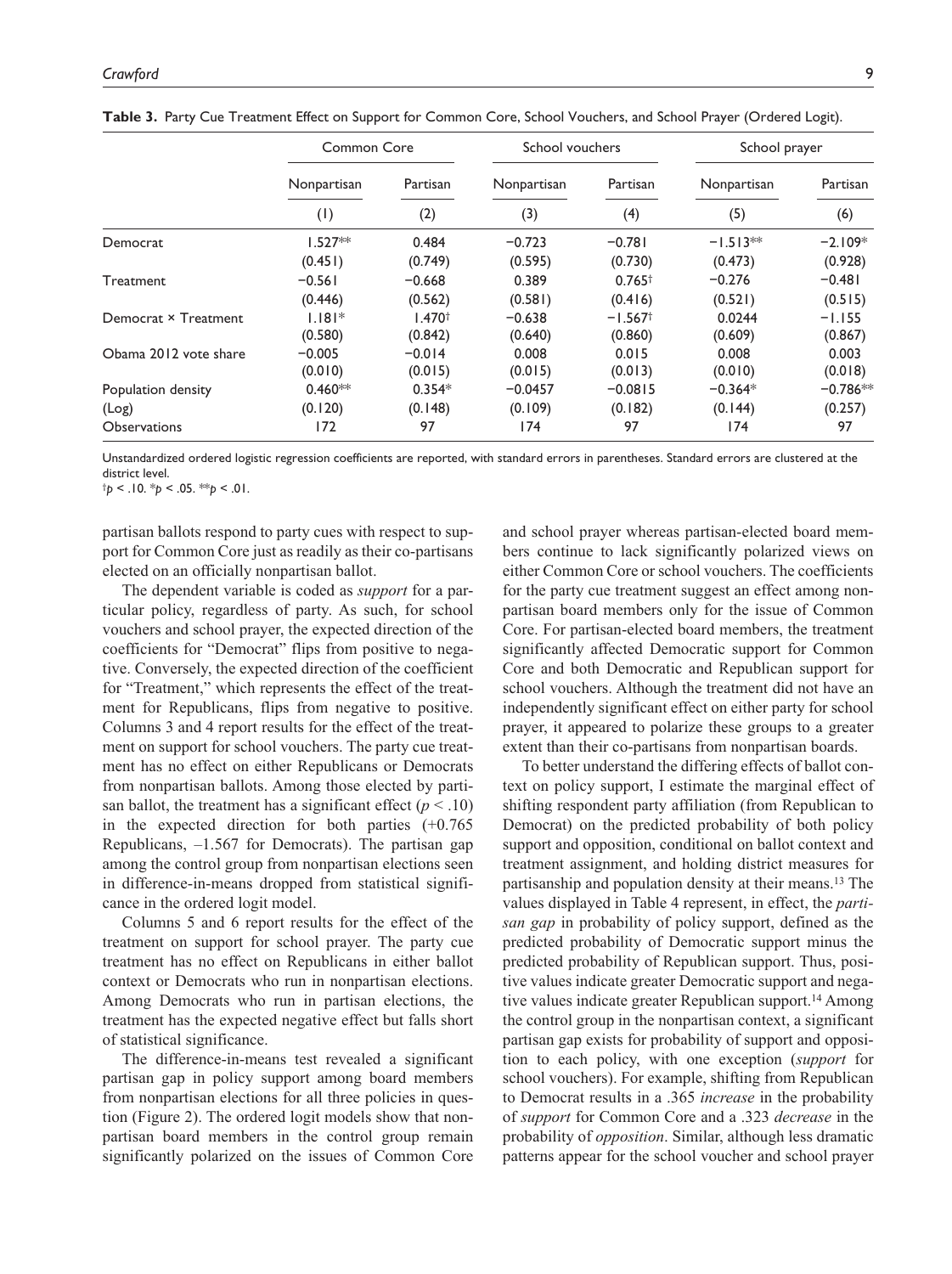|             |          | <b>Table 4.</b> Partisan Gap in Predicted Probability of Policy Support (Control Group). |          |                                                                                                                   |          |  |
|-------------|----------|------------------------------------------------------------------------------------------|----------|-------------------------------------------------------------------------------------------------------------------|----------|--|
|             |          |                                                                                          |          | Predicted probability of Democratic support (opposition)–Predicted probability of Republican support (opposition) |          |  |
| Common Core |          | School vouchers                                                                          |          | School prayer                                                                                                     |          |  |
| Nonpartisan | Partisan | Nonpartisan                                                                              | Partisan | Nonpartisan                                                                                                       | Partisan |  |

**Table 4.** Partisan Gap in Predicted Probability of Policy Support (Control Group).

Cell values represent change in predicted probability of policy support (opposition) conditional on a one-unit change in the independent variable (in this case, moving from "Republican" to "Democrat"). Obama's 2012 vote share and population density are held at their means. Partisan gap in predicted probability is significant at †*p* < .10. \**p* < .05. \*\**p* < .01.

Support Oppose Support Oppose Support Oppose Support Oppose Support Oppose Support Oppose .365\*\* −.323\*\* .131 −.123 −.144 .200† −.005 .020 −.354\*\* .271\*\* −.275 .080

issues. In contrast, within the control group in the partisan ballot context, there is no significant partisan gap for support or opposition to any of the three policies. In short, without any treatment, school board members elected on nonpartisan ballots consistently display more polarized policy attitudes than do their peers elected on partisan ballots.

# **Potential Explanations**

The oft-argued message of proponents of nonpartisan elections is that placing party labels on the ballot will unnecessarily entangle local government with partisan politics. This argument presumes that partisan elections yield elected officials who place the interests of party over that of local governance, whereas nonpartisan elections produce elected officials who meet the expectations of Progressive reformers (Berman 2015; Cassel 1985; Rogers and Arman 1971; Williams and Adrian 1959). Despite these claims, several scholars have argued that nonpartisan elections are not void of partisan considerations, either from the candidates or the voters themselves (Adrian 1952, 1959; Boudreau and Mackenzie 2013; Meier and Rutherford 2016; Rock and Baum 2010; Williams and Adrian 1959).

The data generated by my survey experiment cannot provide conclusive evidence as to *why* nonpartisanelected officials express these more polarized views, but it is possible to rule out several potential explanations.

Results displayed in Table 3 show that increased population density has a significant positive effect on support for Common Core and a significant negative effect on support for school prayer, while having no effect on support for vouchers. Although Obama's 2012 county vote share had no effect on support for any policy, it is likely that population density picked up an underlying partisanship of each jurisdiction. Population density is correlated with district partisanship ( $r = .272$ ,  $p < .01$ ), with higher density areas voting more Democratic than more rural areas. It is therefore unsurprising that board members,

regardless of party, are more supportive of the Democratic position on Common Core in high-density areas and are more supportive of the Republican position on school prayer in low-density areas.

Kimball et al. (2013) noted that partisan differences in policy views among local election officials increased with jurisdiction size. If polarized viewpoints are more likely to be seen in larger jurisdictions, then perhaps the disproportionately polarized views expressed by nonpartisan-elected board members is a function of partisan counties being slightly more rural.

To explore this possibility, I repeat the previous analysis separately for urban and rural communities. Table 5 shows the partisan gap in predicted probability of policy support, conditional on ballot context, estimated for lowand high-population density areas (counties at the 25th and 75th percentiles, respectively). Among the control group in the nonpartisan ballot context, a significant gap in probability of policy support and opposition exists across all three policies, regardless of population density (with the exception of *support* for school vouchers). The partisan gap is slightly greater in the higher population density areas for Common Core and school prayer, a finding consistent with prior work on polarization and jurisdiction size (Kimball and Baybeck 2013; Kimball et al. 2013). Among control group respondents in the partisan ballot context, there is no significant gap between Republicans and Democrats for support or opposition to any of the three policies, regardless of population density. Considering that a partisan gap in policy support does not materialize even in highly populated, partisan-elected districts but is still witnessed in rural, nonpartisan-elected districts suggest that jurisdiction size does not explain the disproportionately polarized views expressed by nonpartisan-elected board members.

Table 3 revealed a significant treatment effect with respect to Common Core and school vouchers. Table 5 affirms these findings, showing the partisan gap in predicted probability of policy support for the treatment group. A significant partisan gap in policy support exists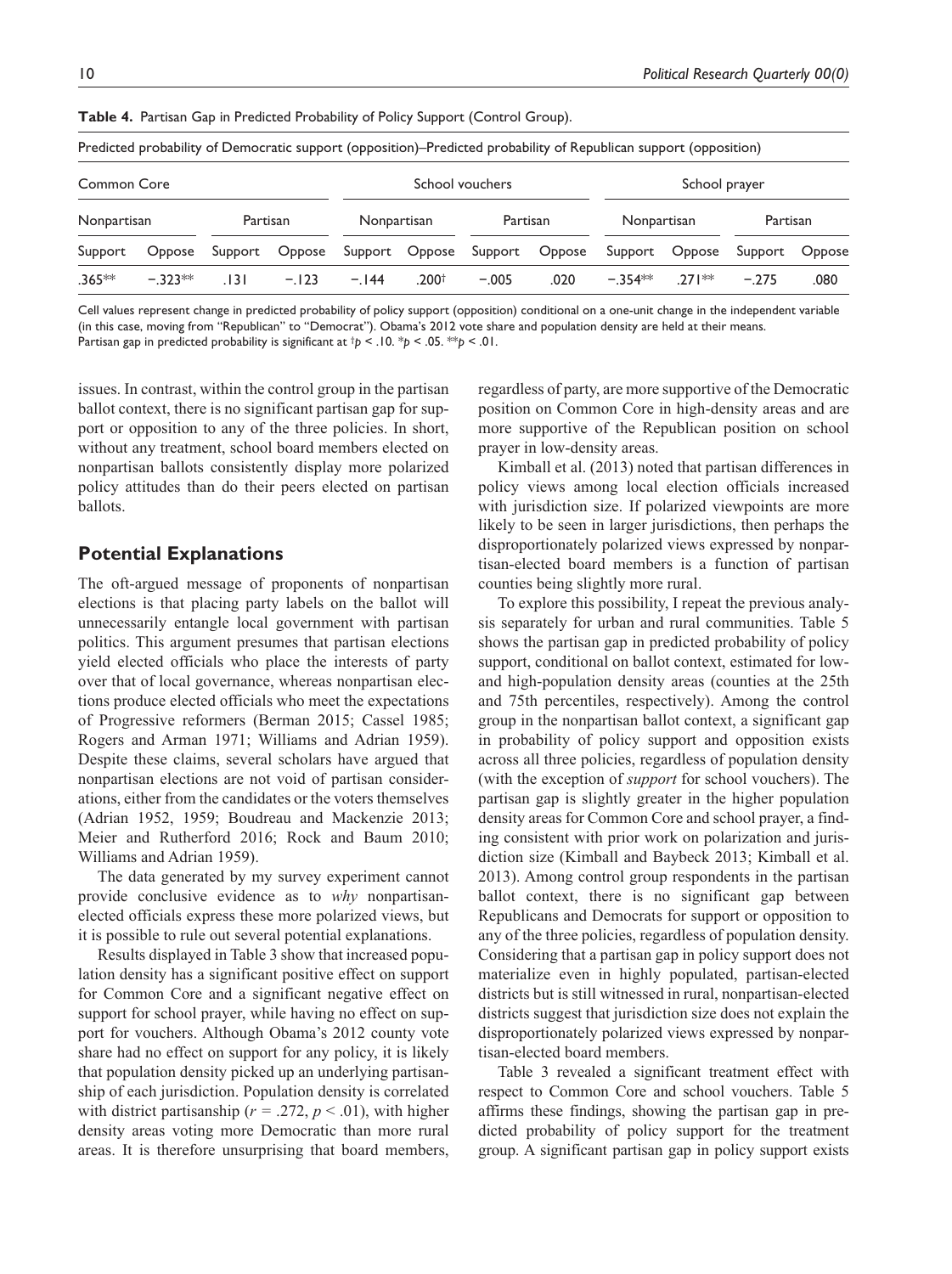| Predicted probability of Democratic support (opposition)-Predicted probability of Republican support (opposition) |                       |             |                                                             |          |                 |             |                   |               |         |             |                   |                               |      |
|-------------------------------------------------------------------------------------------------------------------|-----------------------|-------------|-------------------------------------------------------------|----------|-----------------|-------------|-------------------|---------------|---------|-------------|-------------------|-------------------------------|------|
| Experimental<br>condition                                                                                         | Population<br>density | Common Core |                                                             |          | School vouchers |             |                   | School prayer |         |             |                   |                               |      |
|                                                                                                                   |                       | Nonpartisan |                                                             | Partisan |                 | Nonpartisan |                   | Partisan      |         | Nonpartisan |                   | Partisan                      |      |
|                                                                                                                   |                       |             | Support Oppose Support Oppose Support Oppose Support Oppose |          |                 |             |                   |               |         |             |                   | Support Oppose Support Oppose |      |
| Control                                                                                                           | 25%                   | $.747*$     | $-.334*$                                                    | .065     | $-.115$         | $-.172$     | .232 <sup>†</sup> | $-.005$       | .019    | $-274*$     | .187 <sup>†</sup> | $-.194$                       | .048 |
|                                                                                                                   | 75%                   | .358**      | $-.286*$                                                    | .135     | $-.104$         | $-.138$     | .193 <sup>†</sup> | $-.005$       | .020    | $-.369**$   | $.291**$          | $-.299$                       | .092 |
| Treatment                                                                                                         | 25%                   | $.634*$     | $-.756**$                                                   | $.303*$  | $-.374*$        | $-.096$     | .183 <sup>†</sup> | $-.243$       | .352    | $-.257$     | .129              | $-.000$                       | .000 |
|                                                                                                                   | 75%                   | .695**      | $-.485**$                                                   | .346†    | $-.368+$        | $-.100†$    | $.189+$           | $-.265*$      | $.376+$ | $-.576**$   | .392**            | $-1.26**$                     | .307 |

**Table 5.** Partisan Gap in Predicted Probability of Policy Support.

Cell values represent change in predicted probability of policy support conditional on a one-unit change in the independent variable (in this case, moving from "Republican" to "Democrat"). Obama's 2012 vote share is held at mean.

Partisan gap in predicted probability is significant at †*p* < .10. \**p* < .05. \*\**p* < .01.

for Common Core in both the partisan and nonpartisan contexts, regardless of jurisdiction size. For school vouchers and school prayer, the evidence suggests that the treatment's effect on the partisan gap in policy support is mostly restricted to board members from larger jurisdictions.

In the control group, slightly greater polarization existed among nonpartisan-elected board members from large jurisdictions on the issues of Common Core and school prayer, yet that same polarization was absent among partisan-elected officials. In addition, the party cue treatment was found to be more influential on board members from larger jurisdictions. Taken together, these results provide additional evidence that political polarization of elected officials is partially attributable to jurisdiction size.15

Prior examination of covariate balance between partisan and nonpartisan counties showed that nonpartisan counties were slightly more conservative than partisan counties. At the same time, Democrats and Republicans are similarly represented on nonpartisan boards in counties where Obama received less than 50 percent of the vote (sixty Democrats and fifty-seven Republicans).16 After controlling for partisanship, the significant differences between Democrats and Republicans among nonpartisan-elected board members remain significant. In addition, the insignificant differences between Democrats and Republicans in partisan-elected counties remain insignificant (Table 3). Obama's vote share does not have a main effect on support for any of the policies.17 In short, these results indicate that the ballot design rather than constituent opinion is the culprit.

Partisan school boards in North Carolina and Georgia are not randomly assigned to counties, but demographic differences with nonpartisan counties were largely indistinguishable with the exception of district partisanship and population density. Both of these variables could have helped explain the polarized views of the nonpartisan board members, yet the data show that significant

differences between Republicans and Democrats remain after controlling for these factors.

What explains these "polarized nonpartisans"? I propose two possible mechanisms. The first is one of "institutional cover." This idea posits that the absence of party labels facilitates more covert and perhaps more intense party views. This would happen in two ways. First, it may be that nonpartisan elections allow more extreme partisans to be elected. Candidates who run in nonpartisan elections are free to focus on issues salient to their local context without negotiating the perceptions that come with party labels. Extreme partisans could harbor strongly Democratic or Republican views on a range of issues that are never discussed in a local campaign. Second, it may be that partisan elections force candidates to moderate their positions in an effort to appeal to voters of the opposing party. If extreme partisans who were free to ignore polarizing issues in nonpartisan races were forced to run in partisan elections, they may be required to give opinions on politically divisive issues, thereby revealing their true partisan nature.

A second possible explanation is that candidates in nonpartisan elections may be more likely to signal their preferences because they lack a party label to do it for them. This explanation runs parallel to prior work finding that nonpartisan-elected judges are more likely to hand down decisions that mirror their constituencies' preferences, and that candidates for nonpartisan state legislature express more polarized views than similar candidates for partisan legislatures (Cranes-Wrone and Schotts 2007; Wright and Schaffner 2002). If board members elected by nonpartisan ballot were to signal their partisanship, it is likely they would do so in counties where such information would be perceived as beneficial as opposed to politically risky.

I reran the models presented in Table 3 separately for "safe" and "competitive" counties, as defined by the difference in the two-party 2012 presidential vote share.18 In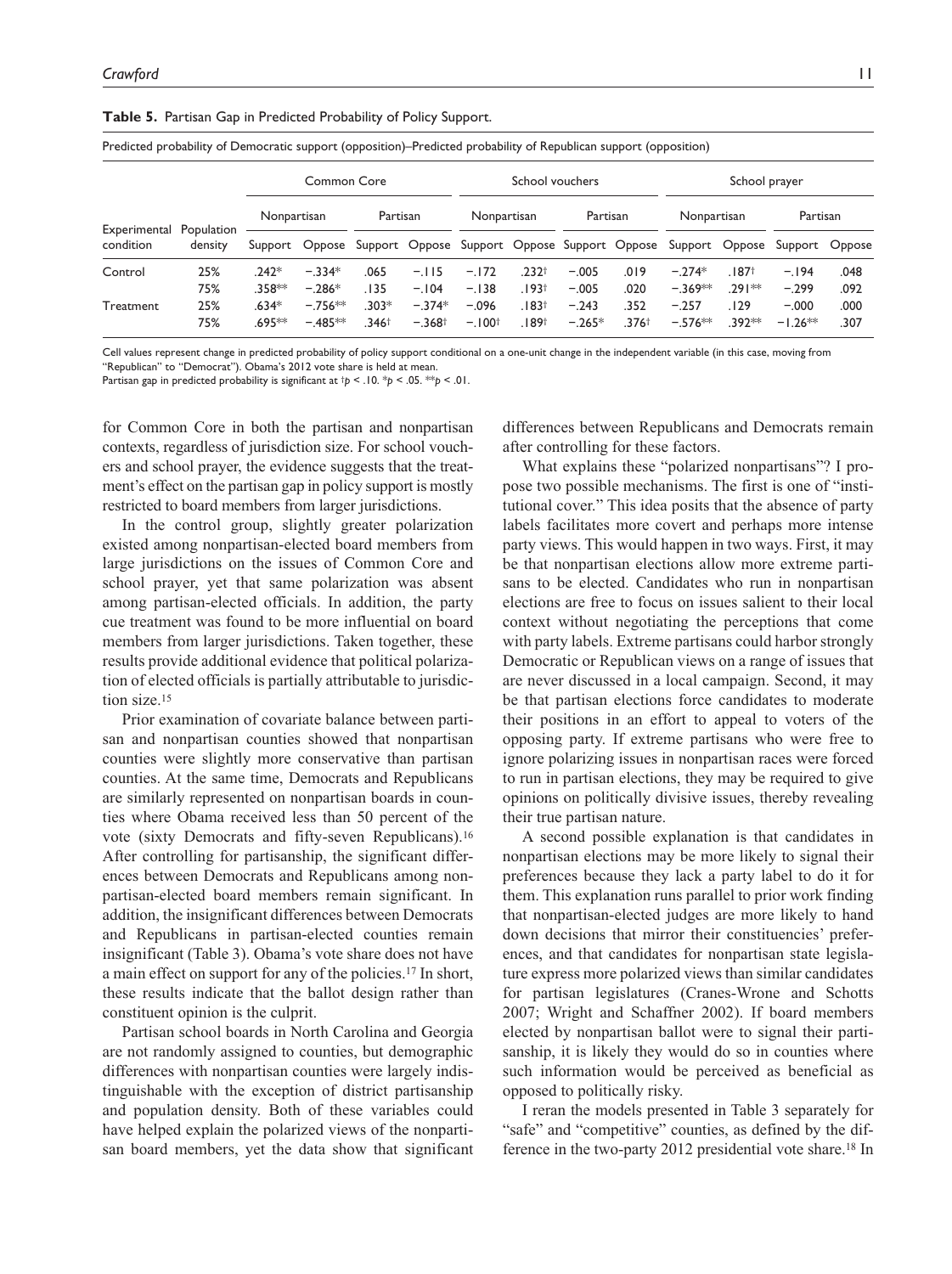safe counties, the partisan gap in probability of policy support among the nonpartisan control group is significant for both common core  $(p < .10)$  and school prayer  $(p < .01)$ . In competitive counties, no such gap exists. These results provide suggestive evidence for the signaling theory and demonstrate the need for further research into the underlying partisan behaviors of elected officials from both partisan and nonpartisan elections.

# **Conclusion**

The *partisan* hypothesis stated that the party cue treatment would affect the level of policy support expressed by board members regardless of ballot context. Conversely, the *nonpartisan* hypothesis stated that the party cue treatment would have no effect on the level of policy support expressed by board members, regardless of ballot context. If either of these hypotheses were supported by the data, it would be empirical evidence supporting the notion that the partisan ballot context of school board elections has no bearing on the policy views of elected officials.

The *ballot context* hypothesis stated that those elected on partisan ballots would respond to a party cue whereas those elected by nonpartisan ballots would not. Of the three, the *ballot context* hypothesis is most supported by the data. Of the six potential conditions where a treatment effect may be found (an effect on Democrats or Republicans for each of three policy issues), only one is significant under the nonpartisan ballot context—Democrats are positively and significantly affected by the treatment for Common Core. Among those elected in the partisan context, a treatment effect is found in three of the six conditions; Democrats experience a treatment effect for both Common Core and school vouchers whereas Republicans are affected by the treatment for school vouchers only.

It should be noted that ceiling effects might also be at play. The average level of support for school prayer for Republicans is very high, and the null treatment effect may be a product of a ceiling effect that prevents them from moving any higher. Conversely, a floor effect might be expected for Democrats with respect to school vouchers, but that notion is not supported by the data, as the treatment effect for Democrats is negative and significant.

That a partisan gap in policy support exists among the control group for nonpartisan-elected officials whereas none is found for those elected by partisan ballot is deserving of further attention. I provide suggestive evidence of nonpartisans "signaling" their partisanship as a partial explanation for this puzzle. At the same time, demonstrating polarized views among nonpartisanelected officials on these three policy issues provides only a narrow window into the partisan dynamics at play in local governance. Research exploring a wider range of policy questions is necessary to elucidate the extent to which "polarized nonpartisans" may be structurally pervasive or idiosyncratic to particular issues.

Variation in how local elections are conducted provides opportunities to test the effects of differing ballot contexts across a range of outcomes, including but not limited to voting behavior, campaign behavior, and policy views. I take advantage of a unique feature of local governance in North Carolina in Georgia—both states organize their school boards by county, yet some officials run in nonpartisan elections and some in partisan ones. This type of within-state variation, let alone the same type of withinstate variation occurring in neighboring states, is rare.

My results contribute to a growing debate about how best to structure local elections. This study indicates that the effects of ballot design are not as straightforward as either reformers or the defenders of parties have argued. Additional research into the differences between nonpartisan and partisan elections at the local level are clearly necessary, to examine not only rates of voter participation but also differences in candidate behavior and policy outcomes.

### **Acknowledgments**

The author thanks the participants of the American Politics Workshop at University of Wisconsin–Madison and the anonymous reviewers for their helpful comments and suggestions.

### **Declaration of Conflicting Interests**

The author(s) declared no potential conflicts of interest with respect to the research, authorship, and/or publication of this article.

### **Funding**

The author(s) received no financial support for the research, authorship, and/or publication of this article.

### **Notes**

- 1. This ratio is reflective of a broad range of local offices. Certain municipal offices, such as Mayor, may have a different share of partisan elections.
- 2. Tennessee HB 420/SB 748 (2013), Indiana S 289 (2014), Florida SJR 743 (2016), Kansas SB 171, and Pennsylvania SB 327 (2012) and SB 443 (2014).
- 3. See Figure A2 in the [online appendix](http://journals.sagepub.com/doi/suppl/10.1177/1065912917725405) for full depiction of covariate balance.
- 4. O.C.GA. 20-2-56.
- 5. GA SB 184.
- 6. NC Gen. Stat. 115C-35(a).
- 7. Prenotification emails were sent on March 7, 2016. The survey was closed on April 14, 2016.
- 8. School districts are represented by 34 city school systems and 254 county school systems for a total of 288 potential school districts across North Carolina and Georgia. See Figure A1 in the [online appendix](http://journals.sagepub.com/doi/suppl/10.1177/1065912917725405) for full comparison of demographic characteristics.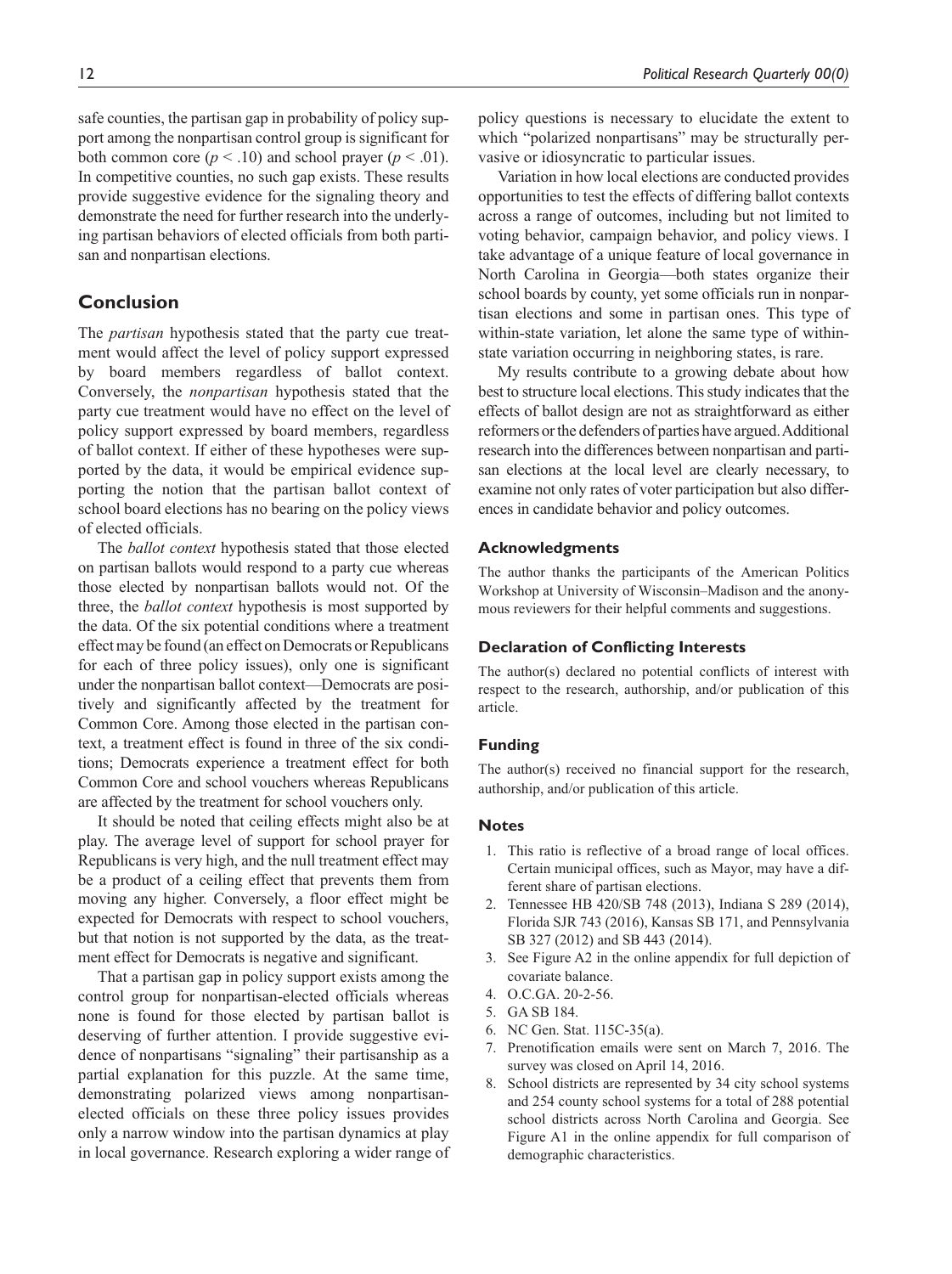- 9. Random assignment ensures that any difference in board members response is due to the treatment rather than unobserved characteristics of the board members. Figure A3 ([online appendix](http://journals.sagepub.com/doi/suppl/10.1177/1065912917725405)) presents the balance between treatment and control groups among relevant covariates.
- 10. The question about party affiliation was worded so respondents could choose "Democrat," "Republican," "Independent," or "Other Party." These questions were placed at the end of the end of the survey and appeared several questions after the experimental section. A total of 9.2 percent of nonpartisan-elected and 6.3 percent of partisanelected officials refrained from identifying with a party.
- 11. I exclude self-identified Independents from the model. The substantive interest is whether or not partisans are affected by a cue that reminds them of the general policy position of the two major parties. Theoretically, Independents should not be affected by each party's general positions on the issues. Future research could examine whether or not a partisan cue has an effect on the level of support among those Independents.
- 12. North Carolina had a straight-ticket option on the ballot until 2014 while Georgia abolished this option in 1994. Including state dummy variables does not change the results, nor is the dummy significant for any of the policies.
- 13. For ease of interpretation, I collapse the "strongly agree" and "agree" measures into a single category of policy support (the same is done for opposition). Respondents who stated they were "unsure" or "neutral" on a policy were left as such. For simplicity, Tables 4 and 5 present the partisan gap in predicted probability of only the collapsed measures of policy support and opposition.
- 14. Similarly, when policy opposition is modeled, positive values indicate greater Democratic opposition and negative values indicate greater Republic opposition.
- 15. Figures depicting the relationship between party, ballot context, and experimental condition are available in the [online appendix](http://journals.sagepub.com/doi/suppl/10.1177/1065912917725405) (Figures A4–A6).
- 16. Table A1 in the [online appendix](http://journals.sagepub.com/doi/suppl/10.1177/1065912917725405) fully details this breakdown.
- 17. I regressed policy support with an interaction term between Democrat and Obama vote share in case increased Obama vote share in a county had a differential effect on Democrats and Republicans. The interaction term was not significant for either partisan- or nonpartisan-elected board members for any of the three policies.
- 18. I define a "safe" county to be one where Obama's 2012 vote share was either below 40 percent or above 60 percent, and a "competitive" county to be one where Obama's vote share was between 40 and 60 percent. These results are available as Table A3 in the [online appendix.](http://journals.sagepub.com/doi/suppl/10.1177/1065912917725405)

#### **Supplemental Material**

Replication data for this article are available with the manuscript on the *Political Research Quarterly* (*PRQ*) website.

### **References**

Adrian, Charles R. 1952. "Some General Characteristics of Nonpartisan Elections." *American Political Science Review* 46 (3): 766–76.

- Adrian, Charles R. 1959. "A Typology for Nonpartisan Elections." *Western Political Quarterly* 12:449–58.
- Anzia, Sarah. 2011. "Election Timing and the Electoral Influence of Interest Groups." *Journal of Politics* 72 (2): 412–27.
- Berman, Russell. 2015. "What if the Parties Didn't Run Primaries?" *The Atlantic*, October 19. [https://www.the](https://www.theatlantic.com/politics/archive/2015/10/what-if-the-parties-didnt-run-primaries/411022/)[atlantic.com/politics/archive/2015/10/what-if-the-parties](https://www.theatlantic.com/politics/archive/2015/10/what-if-the-parties-didnt-run-primaries/411022/)[didnt-run-primaries/411022/](https://www.theatlantic.com/politics/archive/2015/10/what-if-the-parties-didnt-run-primaries/411022/).
- Bonneau, Chris W., and Damon M. Cann. 2015. "Party Identification and Vote Choice in Partisan and Nonpartisan Elections." *Political Behavior* 37:43–66.
- Bonneau, Chris W., and Melinda G. Hall. 2003. "Predicting Challengers in State Supreme Court Elections: Context and the Politics of Institutional Design." *Political Research Quarterly* 56 (3): 337–49.
- Bonner, Lynn. 2015. "Education Commission Recommends Common Core Rewrite, Rejects Specific Math Replacements." *The News & Observer*, December 18. [http://www.newsobserver.com/news/local/education/arti](http://www.newsobserver.com/news/local/education/article50577645.html)[cle50577645.html](http://www.newsobserver.com/news/local/education/article50577645.html).
- Boudreau, Cheryl, and Scott A. Mackenzie. 2013. "Informing the Electorate? How Party Cues and Policy Information Affect Public Opinion about Initiatives." *American Journal of Political Science* 58 (1): 48–62.
- Boylan, Dan. 2016. "More NC School Boards Become Officially Partisan." *The News & Observer*, June 25. [http://www.](http://www.newsobserver.com/news/local/education/article85970692.html) [newsobserver.com/news/local/education/article85970692.](http://www.newsobserver.com/news/local/education/article85970692.html) [html.](http://www.newsobserver.com/news/local/education/article85970692.html)
- Butler, Daniel M., and Eleanor Neff Powell. 2014. "Understanding Party Brand: Experimental Evidence on the Role of Valence." *Journal of Politics* 76 (2): 492–505.
- Cassel, Carol A. 1985. "Social Background Characteristics of Nonpartisan City Council Members: A Research Note." *Western Political Quarterly* 38:495–501.
- Cassel, Carol A. 1987. "The Nonpartisan Ballot and the Decline of American Parties: A Contextual Effect." *Political Behavior* 9:246–53.
- Cranes-Wrone, Brandice, and Tom S. Clark. 2009. "Judicial Independence and Nonpartisan Elections." *Wisconsin Law Review* 2009 (1): 21–65.
- Cranes-Wrone, Brandice, and Kenneth W. Schotts. 2007. "When Do Elections Induce Ideological Rigidity?" *American Political Science Review* 101 (2): 273–88.
- Georgia School Boards Association. 2016. "2017 Legislative Positions Adopted by the Delegate Assembly in Savannah, Georgia, on June 10, 2016." Georgia School Boards Association. <https://gsba.com/> wp-content/uploads/2016/06/2017\_Legislative\_ Positions.pdf.
- Gordon, Sanford C., and Gregory Huber. 2007. "The Effect of Electoral Competitiveness on Incumbent Behavior." *Quarterly Journal of Political Science* 2 (2): 107–38.
- Hajnal, Zoltan, and Paul G. Lewis. 2003. "Municipal Institutions and Voter Turnout in Local Elections." *Urban Affairs Review* 38 (5): 645–68.
- Hall, Melinda G., and Chris W. Bonneau. 2006. "Does Quality Matter? Challengers in State Supreme Court Elections." *American Journal of Political Science* 50 (1): 20–33.